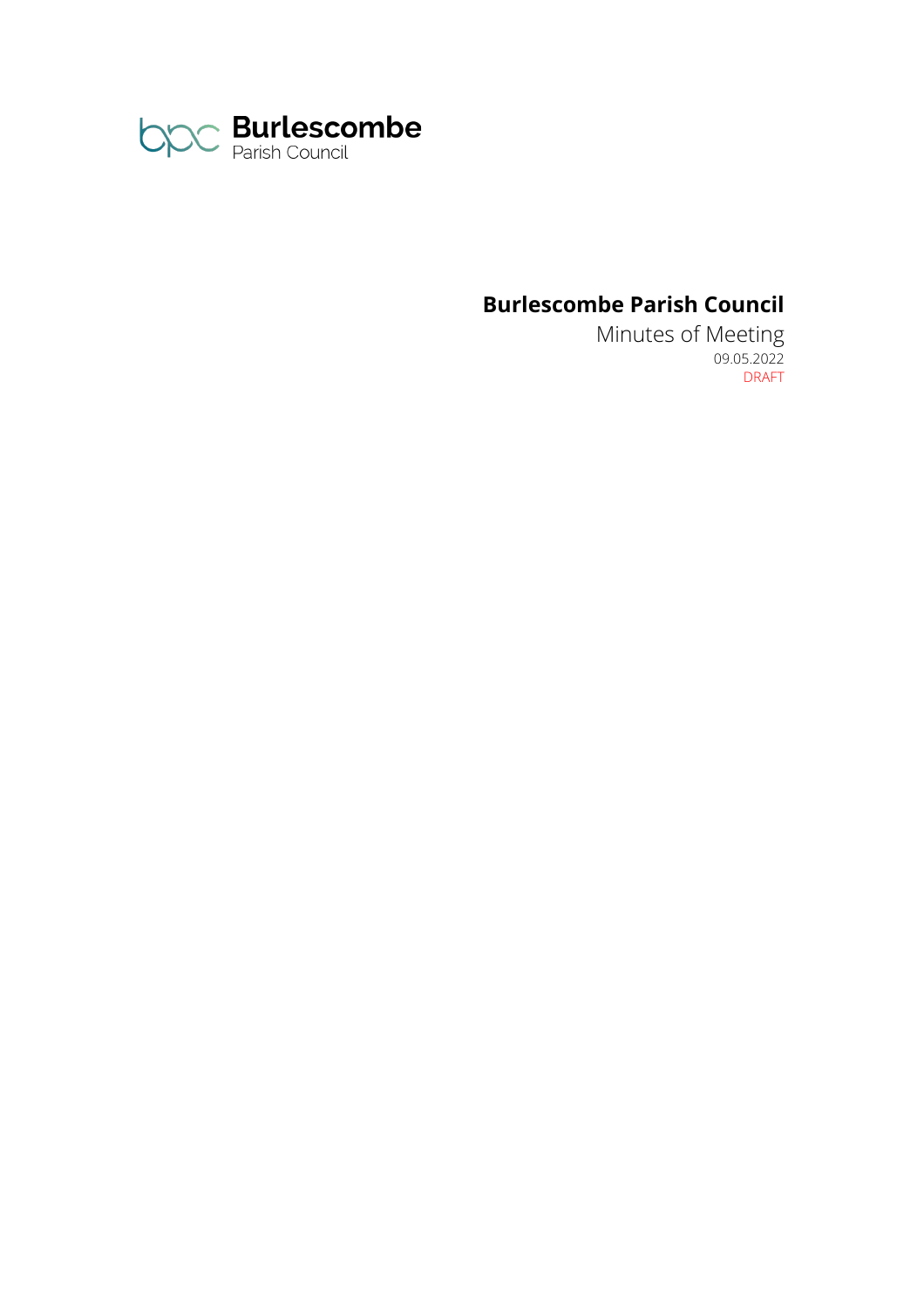## **1 ELECTION OF OFFICERS**

Chairman. Cllr Worrow was voted in to continue as Chairman and signed his Declaration of Acceptance of Office.

Vice Chair. Cllr Trevelyan was proposed and seconded as Vice Chair.

### **2 PRESENT AND APOLOGIES**

- **2.0** Those present: Councillors Lewis Worrow; David Worrow; Shelley Scribbins; Les Brice; District Councillor Jo Norton. Sue Jarvis Clerk **and** RFO.
- **2.1** Those absent: apologies from Councillor Luke Trevelyan and County Councillor Ray Radford.

## **3 DECLARATION OF INTERESTS**

**3.0** No declarations of interest were made.

## **4 ELECTION OF APPOINTMENTS AND COMMITTEES**

It was agreed that all Councillors would remain members of all committees for the foreseeable future with Cllr Worrow as Chair.

#### **OPEN FORUM**

There have been some issues with fly tipping in Burlescombe. One public spirited resident has been litter picking but future incidents of this nature should be reported to MDDC. The Parish Council expressed its gratitude to the resident.

## **5 MINUTES OF PREVIOUS MEETING AND MATTERS ARISING**

- **5.0** The minutes of the previous meeting were approved with no matters arising.
- **5.1** Proposed revision to Complaints procedure. This was discussed and agreed unanimously by councillors. The revised Complaints procedure can be found at burlescombe.org
- **5.2** Jubillee invitation-Tiverton Pannier market. This was discussed and the councillors voted not to proceed as it wasn't particularly relevant to the parish.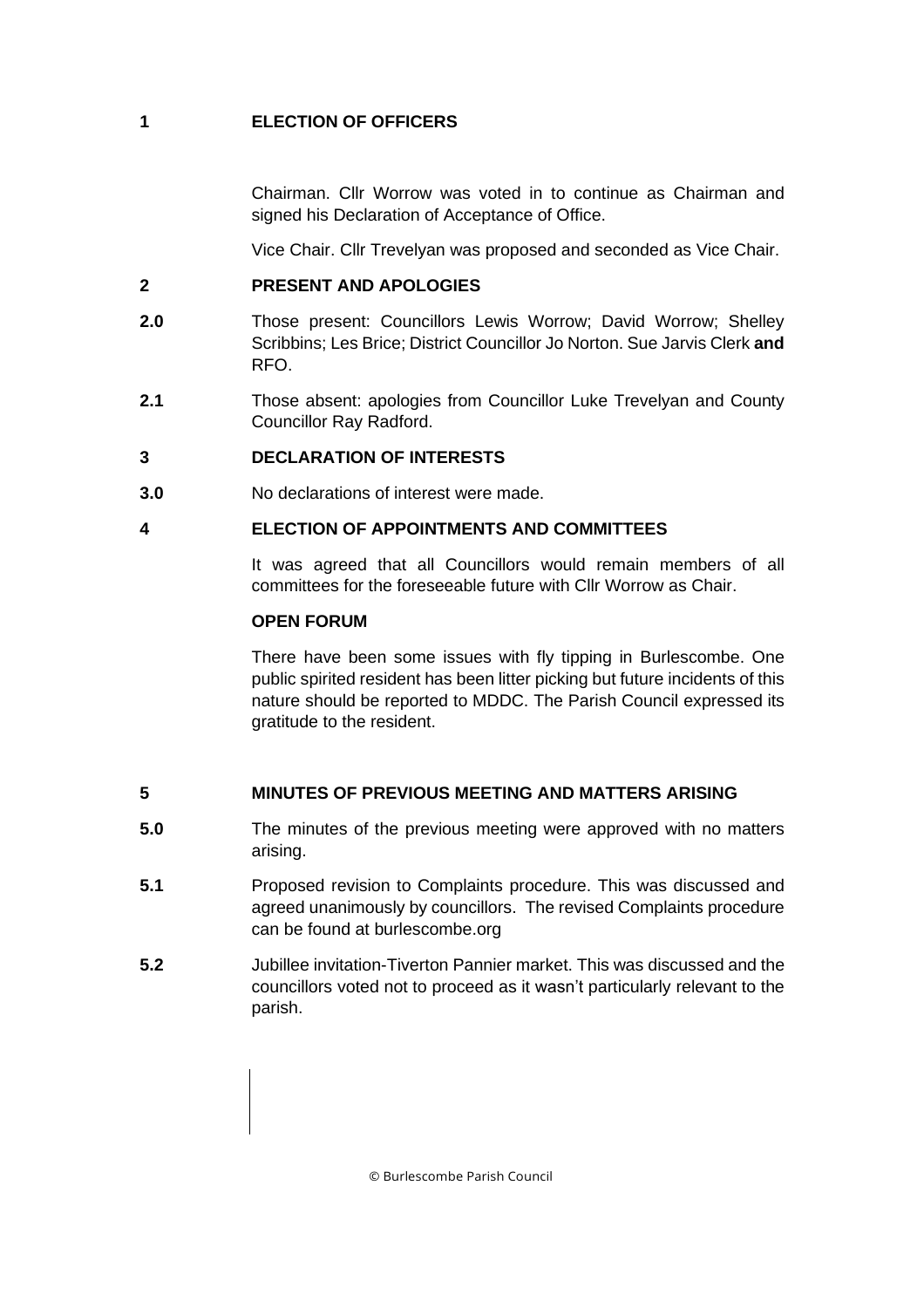## 6 **DISTRIBUTED DEMOCRACY**

## 6.1 **Consultations**

- 6.1.1 *Report of Consultations Sought*
- 6.1.2 *Report of Consultations to be Sought. None sought.*

## 6.2 **Petitions**

6.2.1 *Report of Petitions Received. None received.*

## 6.3 **Grants**

6.3.1 *Report of Grant Applications Received. None received.*

## 6.4 **Questions to the Chairman**

6.4.1 *Questions to the Chairman Received. None received*

## **7 COMMITTEE FOR BUSINESS AND INNOVATION (CBI)**

**7.0** No report from the committee was filed.

## **8 COMMITTEE FOR DEVELOPMENT, PLANNING AND TRANSPORTATION (CDPT)**

#### **8.1 Planning**

- 8.1.1 *Report of New Applications*
- 8.1.1.1 22/00725/FULL Change of use of land and buildings from residential and agricultural to Class E (Offices) Location: 1/2 Waterloo Cottages and Land and Buildings at NGR 305525 114047 Uffculme Cullompton
- 8.1.2 *Reports of Decisions on Applications by MDDC*
- 8.1.2.1 22/00204/HOUSE Erection of single storey side extension Location: Pugham Farm Westleigh Tiverton. Granted
- 8.1.2.2 21/01877/FULL Erection of industrial building Location: Unit 2 Woodlands Business Park Burlescombe. Granted

#### *8.2* **Transportation**

#### 8.2.1 *Report of Repairs to be Addressed*

8.2.1.1 The very poor state of the road at the entrance to the quarry in Westleigh has been reported to Ray Radford. This part of the road is owned and maintained by DCC.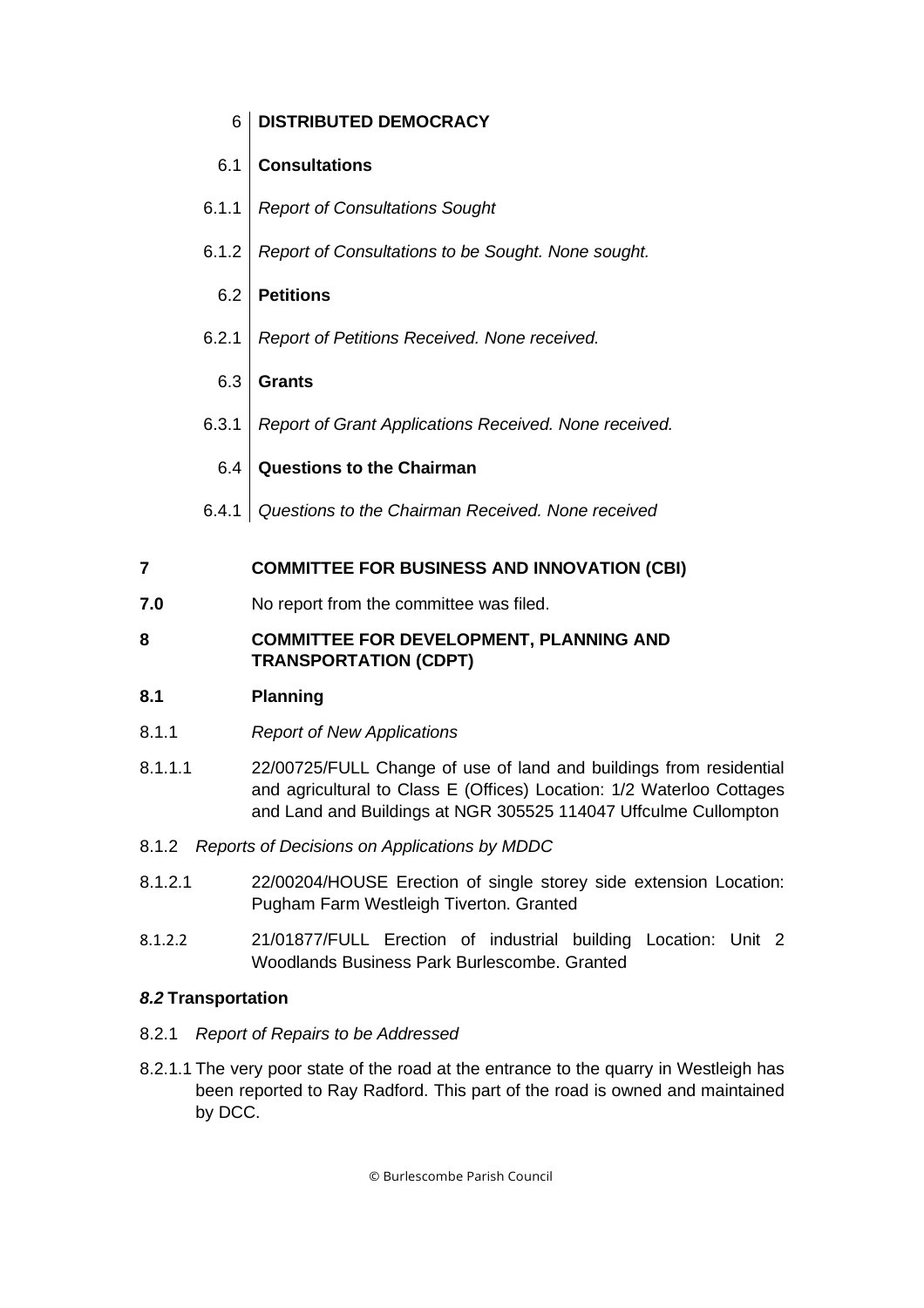#### 8.2.2 *Report of Repairs Addressed*

8.2.3 No reports of repairs addressed have been filed.

#### **9 FINANCE, AUDIT AND RISK COMMITTEE (FARC)**

**9.1** No report from the committee was filed.

#### **10 PUBLIC RIGHTS OF WAY (PROW)**

**10.1** No report was from the representative was filed.

#### **11 GRAND WESTERN CANAL JOINT ADVISORY COMMITTEE (JAC)**

11.1.1 No report from the representative was filed. It was queried whether the parish representative on the JAC needed to be a sitting councillor or if it could be an interested member of the parish. Clerk to find out.

#### **12 QUARRY LIAISON COMMITTEE**

12.1.1 A brief report detailing the quarry traffic movements during the first quarter of the year (up to 31<sup>st</sup> March) was presented to the council. 47 nights were worked up to the end of March out of a twelve month allocation of 160 nights.

#### **13 CLERK'S REPORT**

#### **13.1 Income:**

- 13.1.1 Precept (first half) £7,950.28
- 13.1.2 Wayleave £11.92

#### **13.2 Report of expenditure to be approved.**

- 13.2.1 DALC membership renewal £211.39. Approved
- 13.2.2 CGM (grass cutting) £453.60 Approved
- 13.2.3 Clerk salary May £393.38 Approved

#### **13.3 Report of expenditure approved.**

- 13.3.1 C Roffe-Silvester £100
- 13.3.2 Burlescombe Community Hall £16.00
- 13.3.3 Carbon offset £19.80

#### **14 CORRESPONDENCE**

All correspondence had been circulated to Councillors and if appropriate placed on the website or noticeboards.